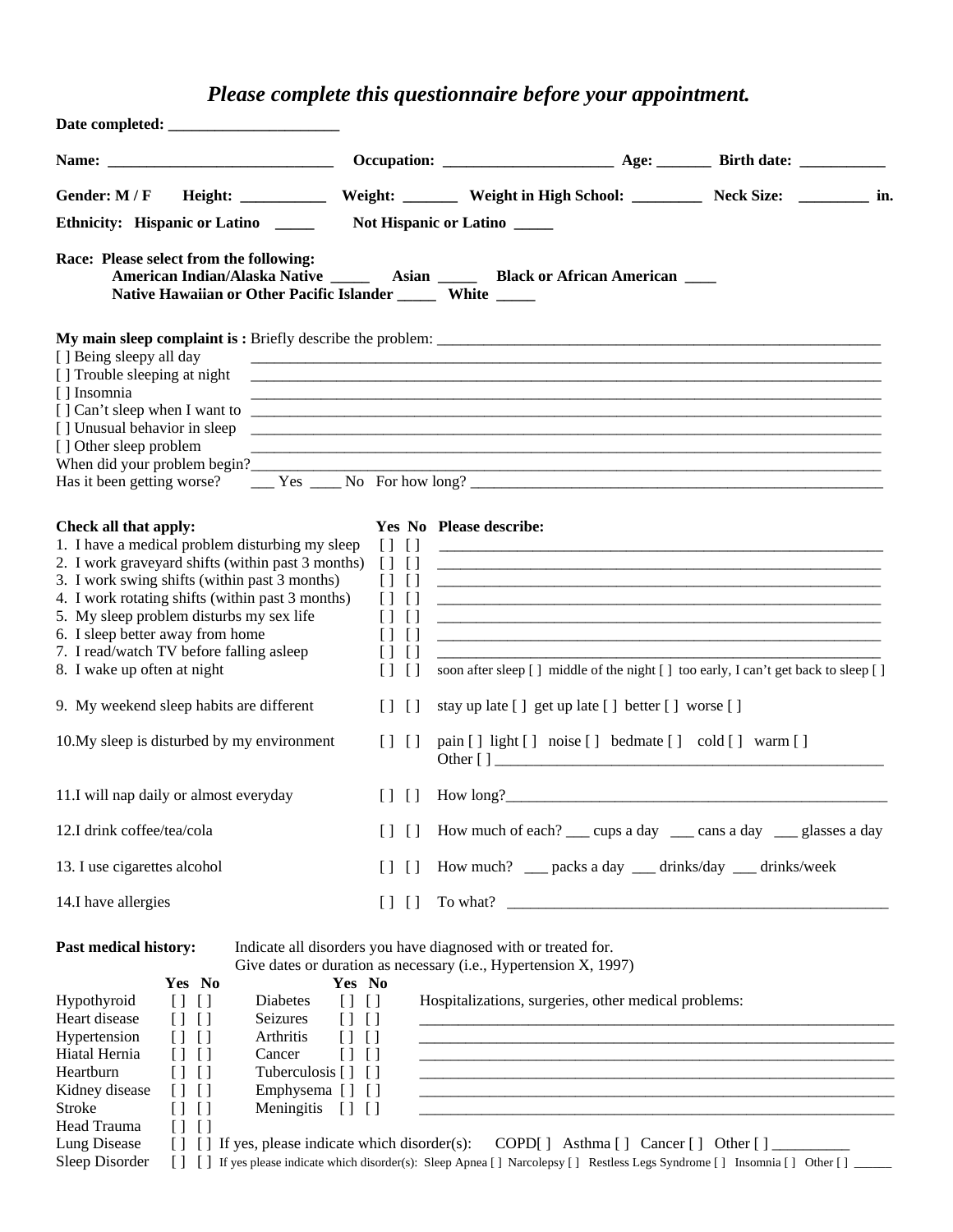#### **List all medications you use. Please include all intermittent over the counter medications:**

|                               | Name:              | <b>Amount:</b>      | <b>How Often</b> | <b>Reason</b>            |  |
|-------------------------------|--------------------|---------------------|------------------|--------------------------|--|
|                               | <b>Ex.</b> Tylenol | 2 pills, 325mg each | Twice a day      | <b>Tension Headaches</b> |  |
| . .                           |                    |                     |                  |                          |  |
| ◠<br>$\overline{\phantom{a}}$ |                    |                     |                  |                          |  |
| 3.                            |                    |                     |                  |                          |  |
| 4.                            |                    |                     |                  |                          |  |
| 5.                            |                    |                     |                  |                          |  |
| 6.                            |                    |                     |                  |                          |  |

#### **In the past three months, have you experienced:**

|                     | Yes No  |              |
|---------------------|---------|--------------|
| <b>Dizziness</b>    | $\Box$  | $\perp$      |
| Shortness of breath | $\perp$ | $\perp$      |
| Morning headaches   | $\perp$ | $\Box$       |
| Chest pain          | $\perp$ | $\mathsf{L}$ |

#### **On the average over the past year:**

| How many hours total do you spend in bed (awake $\&$ asleep) per night? | hours                                              |
|-------------------------------------------------------------------------|----------------------------------------------------|
| How many hours do you sleep per night?                                  | hours                                              |
| How long does it take you to fall as leep?                              | hours                                              |
| Are the hours you sleep on weeknights extremely variable?               | Yes $[ \ ]$ No $[ \ ]$                             |
| How many hours do you sleep on an average weeknight?                    | hours                                              |
| Are the hours you sleep on weekend nights extremely variable?           | Yes $\lceil \cdot \rceil$ No $\lceil \cdot \rceil$ |
| How many hours do you sleep on an average weekend night?                | hours                                              |

**How likely are you to doze off or fall asleep in the following situations, in contrast to just feeling tired? This refers to your usual way of life in recent times. Even if you have not done some of these things recently, try to work out how they would have affected you. Use the following scale to choose the most appropriate number for each situation.** 

| $1 =$ slight chance of dozing                                 | $3 = high$ chance of dozing |                         |
|---------------------------------------------------------------|-----------------------------|-------------------------|
| <b>SITUATION</b>                                              |                             | <b>CHANCE OF DOZING</b> |
| Sitting and reading                                           |                             |                         |
| Watching TV                                                   |                             |                         |
| Sitting, inactive, in a public place (theater, meeting, etc)  |                             |                         |
| As a passenger in a car for an hour without a break           |                             |                         |
| Lying down to rest in the afternoon when circumstances permit |                             |                         |
| Sitting and talking to someone                                |                             |                         |
| Sitting quietly after lunch without alcohol                   |                             |                         |
| In a car, while stopped for a few minutes in traffic          |                             |                         |
|                                                               |                             |                         |
|                                                               | <b>TOTAL</b>                |                         |

- Do you have a tendency to fall asleep or doze if you're inactive or bored? Yes [] No []
- In the past 12 months, have you actually fallen asleep while driving a car? Yes  $\begin{bmatrix} 1 \\ 1 \end{bmatrix}$  No  $\begin{bmatrix} 1 \\ 1 \end{bmatrix}$
- How many near-miss car accidents have you had due to drowsiness/sleepiness in the past 12 months? (circle a choice below)

0 occurrences 1 occurrence 2 to 3 occurrences 4 to 5 occurrences 6 or more occurrences

| Please rate your daytime sleepiness by circling a number on the scale below $(0 =$ never sleepy during daytime, $4 =$ always sleepy |
|-------------------------------------------------------------------------------------------------------------------------------------|
| during daytime)                                                                                                                     |

0  $1$  2 3 4 (never sleepy during daytime) (always sleepy during daytime)

If you answered 1,2, 3 or 4 on previous question, for how long have you felt sleepy in the daytime? \_\_\_Months or \_\_\_Years

• On average in the past month, how often have you snored or been told that you snored? (circle one choice below)

 $0 =$  never  $1 =$  rarely  $2 =$  sometimes  $3 =$  frequently  $4 =$  almost always (<once per week ) (1-2 times per week) (3-4 times per week) (5-7 times per week)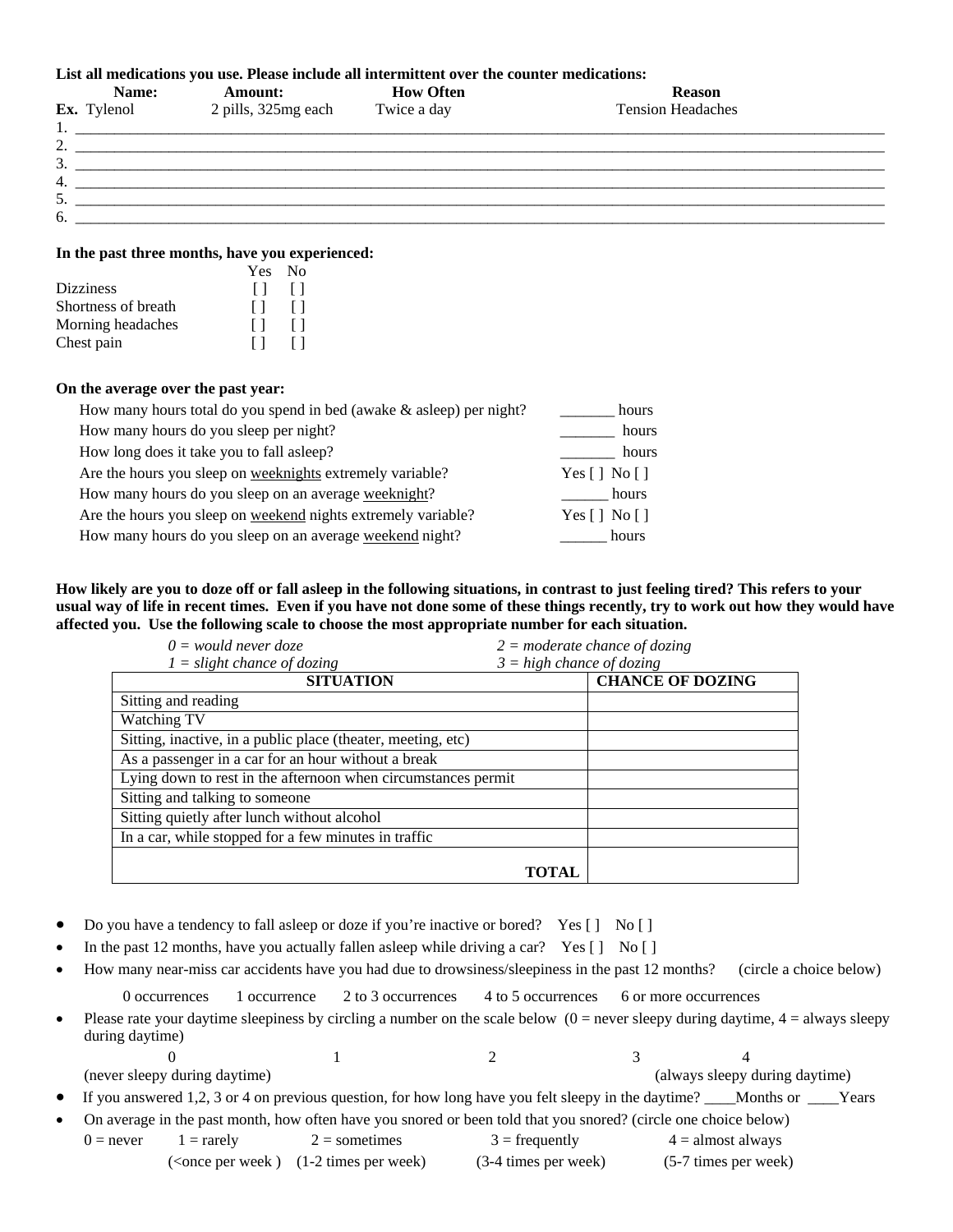|           | Please circle a "loudness" rating which best describes the volume of your snoring: |                                                                                                                                                                       |                 |                             |               |   |                                                                                                          |                                                                                                                                     |
|-----------|------------------------------------------------------------------------------------|-----------------------------------------------------------------------------------------------------------------------------------------------------------------------|-----------------|-----------------------------|---------------|---|----------------------------------------------------------------------------------------------------------|-------------------------------------------------------------------------------------------------------------------------------------|
|           | Your rating:                                                                       |                                                                                                                                                                       |                 |                             |               |   | 0 1 2 3 4 5 6 7 8 9 10 (very loud and disturbing).                                                       |                                                                                                                                     |
|           | Observer's Rating:                                                                 |                                                                                                                                                                       |                 |                             |               |   | 0 1 2 3 4 5 6 7 8 9 10 (very loud and disturbing).                                                       |                                                                                                                                     |
| $\bullet$ |                                                                                    |                                                                                                                                                                       |                 |                             |               |   |                                                                                                          | Please circle a rating which best indicates how often you snore during an average night: $(0=$ do not snore, $4=$ snore constantly) |
|           | $\theta$                                                                           | 1                                                                                                                                                                     |                 | $\overline{2}$              |               | 3 | 4                                                                                                        |                                                                                                                                     |
|           | (do not snore at all)                                                              |                                                                                                                                                                       |                 |                             |               |   | (snore constantly)                                                                                       |                                                                                                                                     |
| $\bullet$ | Do you wake up choking or gasping? (circle one choice below)                       |                                                                                                                                                                       |                 |                             |               |   |                                                                                                          |                                                                                                                                     |
|           | $1 = \text{rarely}$<br>$0 =$ never                                                 |                                                                                                                                                                       |                 | $2 =$ sometimes             |               |   | $3 = \text{frequently}$                                                                                  | $4 =$ almost always                                                                                                                 |
|           |                                                                                    | ( <once (1-2="" per="" th="" times="" week)="" week)<=""><th></th><th></th><th></th><th></th><th>(3-4 times per week)</th><th>(5-7 times per week)</th></once>        |                 |                             |               |   | (3-4 times per week)                                                                                     | (5-7 times per week)                                                                                                                |
| $\bullet$ |                                                                                    |                                                                                                                                                                       |                 |                             |               |   | Approximately what percentage of your sleeping time do you spend on your back? (circle one choice below) |                                                                                                                                     |
|           | $0 =$ don't know                                                                   | $1 = \text{rarely}$                                                                                                                                                   |                 | $2 =$ sometimes             |               |   | $3 = \text{frequently}$                                                                                  | $4 =$ almost always                                                                                                                 |
|           |                                                                                    | $(0-25\% \text{ of time})$                                                                                                                                            |                 | $(25-50\% \text{ of time})$ |               |   | $(50-75 % of time)$                                                                                      | $(75-100\% \text{ of time})$                                                                                                        |
| $\bullet$ | Please circle a number below rating your memory loss in the last 1 to 2 years.     |                                                                                                                                                                       |                 |                             |               |   |                                                                                                          |                                                                                                                                     |
|           |                                                                                    |                                                                                                                                                                       |                 |                             |               |   | (no memory loss) $0 \t1 \t2 \t3 \t4 \t5 \t6 \t7 \t8 \t9 \t10$ (severe memory loss)                       |                                                                                                                                     |
| $\bullet$ | How many alcoholic drinks do you have per week? (circle one choice below)          |                                                                                                                                                                       |                 |                             |               |   |                                                                                                          |                                                                                                                                     |
|           | 0 drinks                                                                           | 1 to 4 drinks                                                                                                                                                         |                 |                             | 5 to 9 drinks |   |                                                                                                          | 10 to 14 drinks 15 or more drinks                                                                                                   |
| $\bullet$ |                                                                                    |                                                                                                                                                                       |                 |                             |               |   | Indicate how many times you typically awaken during the night due to the following circumstances:        |                                                                                                                                     |
|           |                                                                                    |                                                                                                                                                                       | Times Per Night |                             |               |   | Nights Per Month                                                                                         |                                                                                                                                     |
|           | Choking                                                                            |                                                                                                                                                                       |                 |                             |               |   |                                                                                                          |                                                                                                                                     |
|           | Gasping                                                                            |                                                                                                                                                                       |                 |                             |               |   |                                                                                                          |                                                                                                                                     |
|           | Snoring                                                                            |                                                                                                                                                                       |                 |                             |               |   |                                                                                                          |                                                                                                                                     |
|           | To Use Restroom                                                                    |                                                                                                                                                                       |                 |                             |               |   |                                                                                                          |                                                                                                                                     |
|           | Other                                                                              |                                                                                                                                                                       |                 |                             |               |   |                                                                                                          |                                                                                                                                     |
| $\bullet$ | below)                                                                             |                                                                                                                                                                       |                 |                             |               |   |                                                                                                          | Have you been told by another person that you stop breathing in your sleep or wake up choking or gasping? (circle one choice        |
|           | $0 =$ never<br>$1 = \text{rarely}$                                                 |                                                                                                                                                                       |                 | $2 =$ sometimes             |               |   | $3 = \text{frequently}$                                                                                  | $4 =$ almost always                                                                                                                 |
|           |                                                                                    | ( <once per="" th="" week)<=""><th></th><th>(1-2 times per week)</th><th></th><th></th><th>(3-4 times per week)</th><th>(5-7 times per week)</th></once>              |                 | (1-2 times per week)        |               |   | (3-4 times per week)                                                                                     | (5-7 times per week)                                                                                                                |
| $\bullet$ | How often do you experience memory loss? (circle one choice below)                 |                                                                                                                                                                       |                 |                             |               |   |                                                                                                          |                                                                                                                                     |
|           | $1 = \text{rarely}$<br>$0 =$ never                                                 |                                                                                                                                                                       |                 | $2 =$ sometimes             |               |   | $3 = \text{frequently}$                                                                                  | $4 =$ almost always                                                                                                                 |
|           |                                                                                    | ( <once (1-2="" per="" th="" times="" week)="" week)<=""><th></th><th></th><th></th><th></th><th><math>(3-4 \times 1)</math></th><th>(5-7 times per week)</th></once> |                 |                             |               |   | $(3-4 \times 1)$                                                                                         | (5-7 times per week)                                                                                                                |
|           |                                                                                    |                                                                                                                                                                       |                 |                             |               |   |                                                                                                          |                                                                                                                                     |

## **Spouse, roommate, or family member**

### *Check any of the following behaviors you have observed the patient doing while asleep.*

|                                                                                          | Never                    | Occasionally Frequently | Nightly |                      | Never | Occasionally Frequently | Nightly |
|------------------------------------------------------------------------------------------|--------------------------|-------------------------|---------|----------------------|-------|-------------------------|---------|
| <b>Light Snoring</b>                                                                     |                          |                         |         | Bed wetting          |       |                         |         |
| Loud Snoring                                                                             | $\overline{\phantom{a}}$ |                         |         | Sitting up asleep    |       |                         |         |
| Gasping for breath                                                                       |                          |                         |         | Head rocking/banging |       |                         |         |
| <b>Snorts</b>                                                                            |                          |                         | Ш       | Biting tongue        |       |                         |         |
| Pauses in breathing                                                                      |                          |                         |         | Very rigid/shaking   |       |                         |         |
| Twitching of legs                                                                        |                          |                         | L       | Sleep walking        |       |                         |         |
| Grinding of teeth                                                                        |                          |                         |         | Getting out of bed   |       |                         |         |
| Sleep talking                                                                            |                          |                         |         | not awake            |       |                         |         |
| Describe any of the above in detail if necessary (i.e., how long has it been occurring). |                          |                         |         |                      |       |                         |         |
|                                                                                          |                          |                         |         |                      |       |                         |         |

*\_\_\_\_\_\_\_\_\_\_\_\_\_\_\_\_\_\_\_\_\_\_\_\_\_\_\_\_\_\_\_\_\_\_\_\_\_\_\_\_\_\_\_\_\_\_\_\_\_\_\_\_\_\_\_\_\_\_\_\_\_\_\_\_\_\_\_\_\_\_\_\_\_\_\_\_\_\_\_\_\_\_\_\_\_\_\_\_\_\_\_\_\_\_\_\_\_\_\_\_\_\_\_\_\_\_\_\_*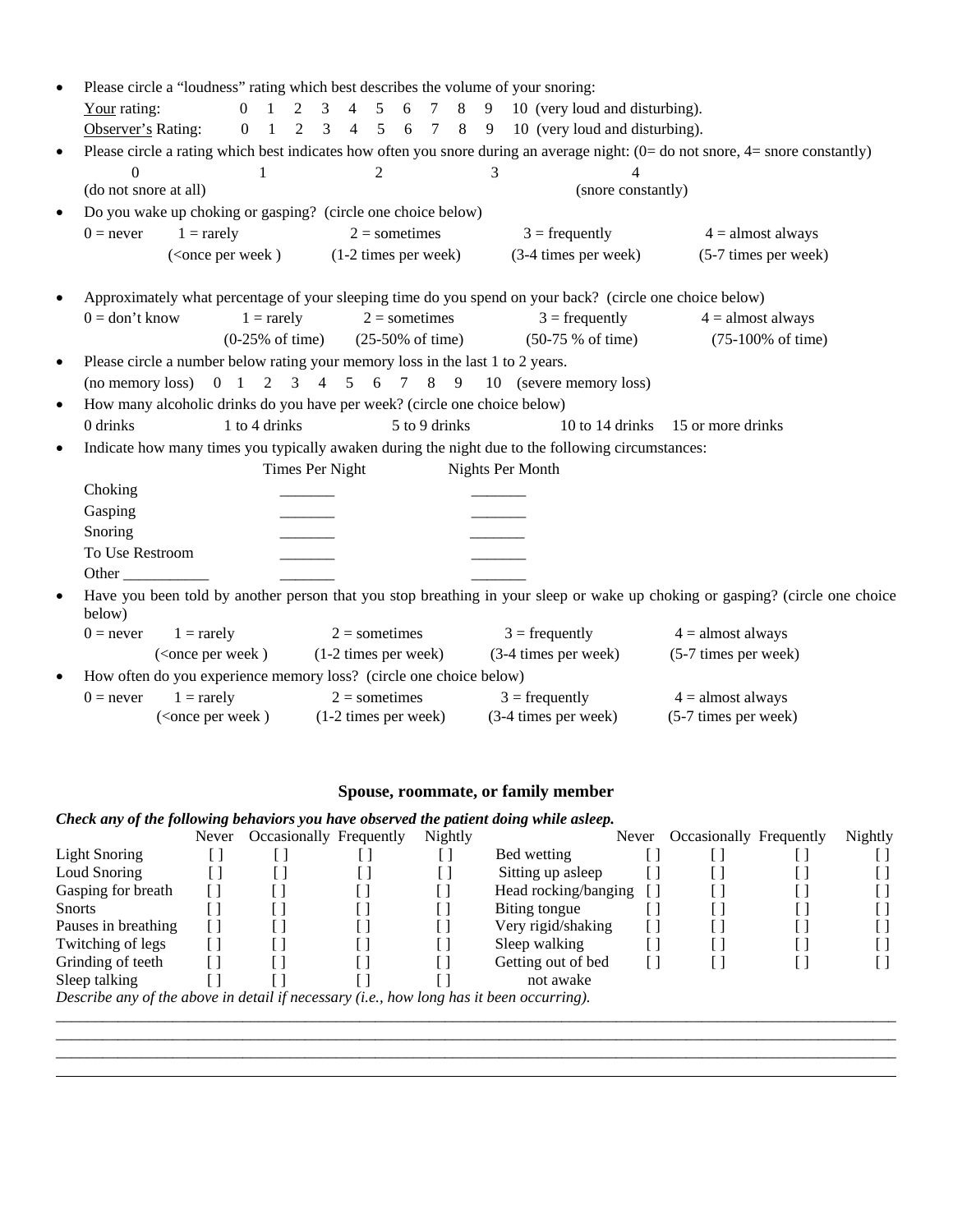## **Please rate the following statements by circling the appropriate number:**

### *1=Never/Strongly disagree 2=Rarely/Disagree 3=Sometimes/Not Sure 4=Usually Agree 5=Always/Agree Strongly*

| I am told that I snore loudly and it disturbs others.                                        | 12345          | I have episodes of feeling paralyzed during my sleep.                                    | 12345 |
|----------------------------------------------------------------------------------------------|----------------|------------------------------------------------------------------------------------------|-------|
| I am told that I hold my breath//stop breathing at night.                                    | 12345          | I am often unable to move/paralyzed when awakening in<br>the morning.                    | 12345 |
| I wake up at night gasping for breath, unable to breathe.                                    | 12345          | When I am angry or surprised, I feel like my muscles are                                 | 12345 |
| I wake up at night coughing or wheezing.                                                     | 12345          | going limp.<br>I get "weak knees" when I laugh.                                          | 12345 |
| My snoring/breathing problem is much worse on my<br>back.                                    | 12345          | I got bad grades in school because I was too sleepy.                                     | 12345 |
| My snoring/breathing pattern is much worse after<br>drinking alcohol.                        | 12345          | Now, I am very sleepy during the day and struggle to stay<br>awake.                      | 12345 |
| I sweat a great deal at night.                                                               | 12345          | I have trouble concentrating at work or school.                                          | 12345 |
| I have a problem with nasal congestion when trying to<br>sleep (allergies, infections, etc.) | 12345          | I have vivid dreams soon after falling asleep or during<br>naps.                         | 12345 |
| I often have problems with sleepiness while I am driving.                                    | 12345          | I often wake up and have trouble going back to sleep.                                    | 12345 |
| I smoke tobacco within two hours of bedtime.                                                 | 12345          | I often have to let someone drive because I am too sleepy.                               | 12345 |
| I have difficulty falling asleep.                                                            | 12345          | I have "sleep attacks" during the day no matter how hard I<br>try to stay awake.         | 12345 |
| At bedtime, thoughts race through my mind.                                                   | 12345          | I feel that I have insomnia.                                                             | 12345 |
| At bedtime, I feel sad and depressed.<br>I have been unable to sleep for several days.       | 12345<br>12345 | I lie awake for half an hour or more before I fall asleep.                               | 12345 |
| I am unhappy about loving relationships in my life.                                          | 12345          | I have heartburn at night.                                                               | 12345 |
| I often have nightmares or am told I scream or sob in my<br>sleep.                           | 12345          | At night, my heart pounds, beats rapidly, or beats<br>irregularly (palpitations).        | 12345 |
|                                                                                              |                | I frequently wake up with a dry mouth.                                                   | 12345 |
| I am awakened by pain at night.                                                              | 12345          | I wake up at night with an acid/sour taste in my mouth.                                  | 12345 |
| I have jaw pain in the morning.                                                              |                | 1 2 3 4 5 I have noticed or I have been told that parts of my body<br>jerk during sleep. | 12345 |
| I am aware or have been told that I grind my teeth at<br>night.                              | 12345          | Trying to go to sleep, I experience an aching or crawling<br>sensation in my legs.       | 12345 |
| I am stiff or sore when I get up from sleep.                                                 | 12345          | I can't keep my legs still at night, I have to move them to<br>feel comfortable.         | 12345 |